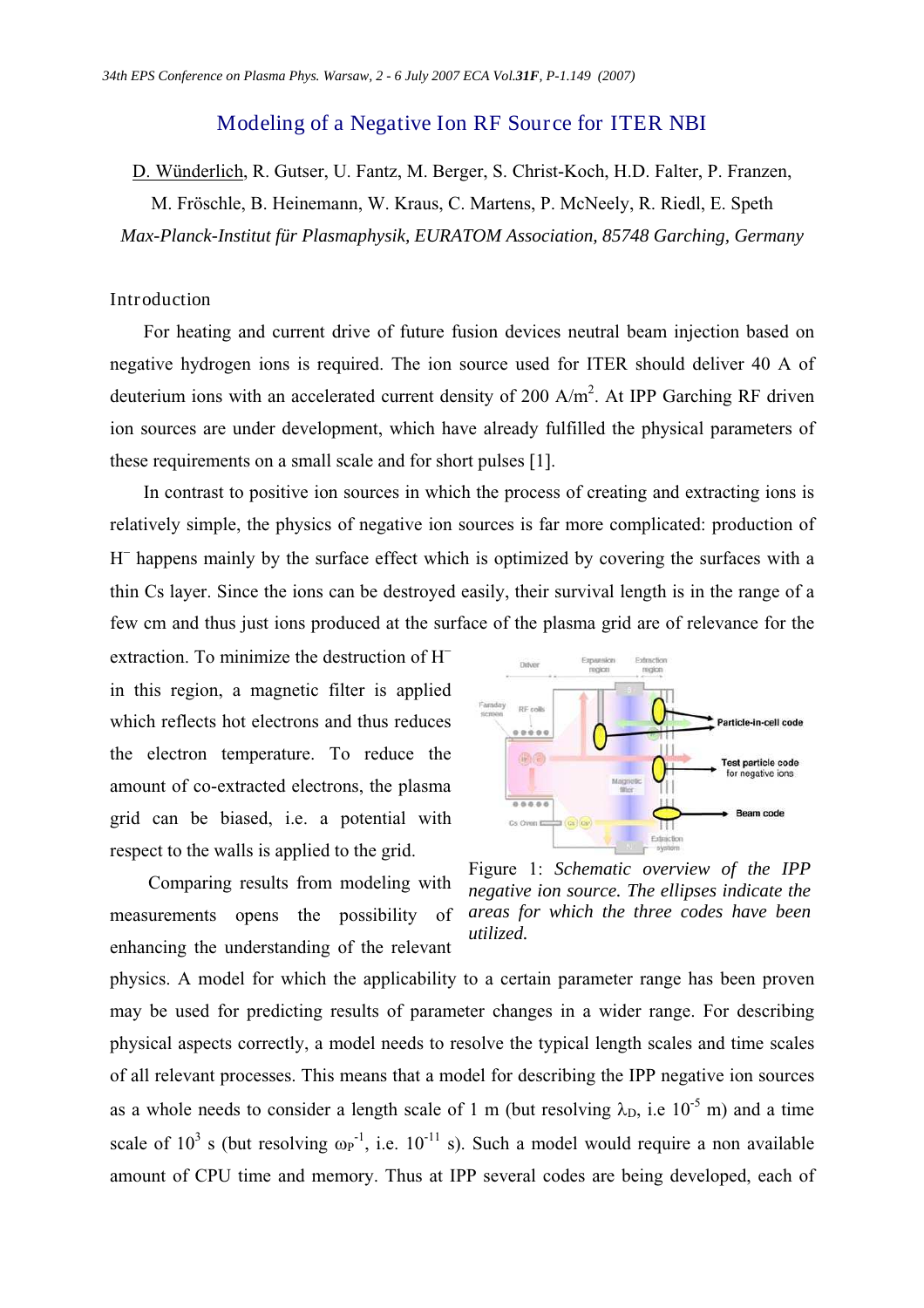them describing an important physical aspect of the negative ion source. Three of these codes will be briefly described in this article. The codes use - as far as possible - the geometry and fields (magnetic and electric) present in the IPP RF ion sources.

# Particle-in-cell code

A 1d PIC code for a three component plasma (e,  $H^+$ , H<sup>-</sup>) was developed and applied to investigate the basic physics of plasma-wall (or plasma-beam) transitions in negative ion sources. The code uses the LU decomposition technique for solving Poissons equation. The Leap Frog scheme is applied for the calculation of the particle trajectories. Either halfbounded or fully bounded calculation domains are feasible. Particles are injected at a source plane which can be set by the user to any position inside the domain (including the domain walls). Negative ions are generated either by volume production (at the source plane) or surface production (when positive ions hit one of the walls).

Adding negative ions to two component plasmas changes the plasma potential since electrons and negative ions do not have the same mass. Volume production may result in the formation of a double sheath when the ratio of  $T_e$  to  $T(H)$  is larger than 12.2 [2]. Concerning this effect the PIC code is in very good agreement with the literature. For surface production the potential is decreased uniformly with increasing H<sup>-</sup> density (about 0.5 V for  $T_e=2$  eV,

 $n_e=3.10^{17}$  m<sup>-3</sup>, n(H<sup>-</sup>)=10<sup>17</sup> m<sup>-3</sup>, profiles are plotted in fig. 2a).

To investigate the influence of biasing on the plasma a fully bounded model was used and the particle source for electrons and positive ions was set to the centre of the domain. Negative ions are produced by the surface effect and removed from the calculation when they cross the source plane (i.e. reach the plasma volume). The two boundaries were set to different potentials to represent biasing. The input parameters (particle densities, temperatures) correspond to measured values.

In fig. 2b calculated values of plasma potential and bias current for a variation of the bias potential are compared with measurements. A quite good qualitative agreement is found: for highly negative bias voltages the bias current is both in experiment and model restricted to zero. For highly



Figure 2: *Results of the 1d PIC code: profiles of particle densities and potential without bias voltage (a), comparison of calculated and measured plasma potential and bias current (b).*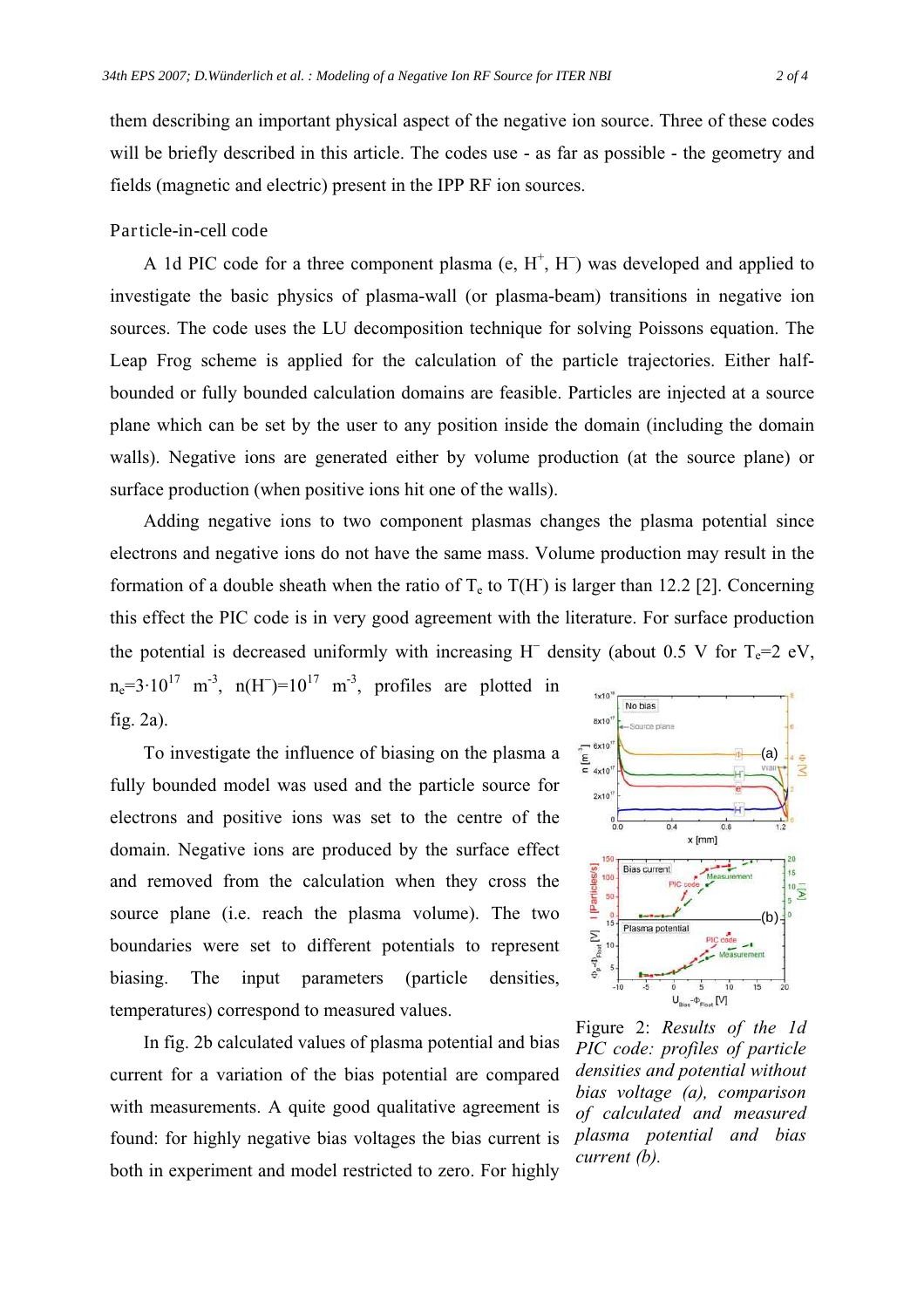positive bias voltages the plasma potential is directly proportional to the bias voltage. In the intermediate region an increase of the bias voltage decreases the potential drop at the sheath. The number of electrons with sufficient energy to traverse the sheath increases and thus the electron current grid rises. Discrepancies of model and experiment are due to the application of a 1d domain which does not reproduce the 3d geometry of the real plasma grid.

Test particle code for negative ions

Currently at IPP the construction of a half-size-ITER NBI test facility with extraction system is planned. The extraction geometry of the new testbed (called ELISE) should follow the current plannings for ITER NBI but incorporating experiences made with the LAG extraction system used in the small IPP ion sources. While for ITER an aperture diameter of 14 mm is foreseen, the LAG system uses  $\varphi_{\text{apert}}=8$  mm. Both extraction geometries are presented schematically in fig. 3a. Concerning the magnetic filter field, for ITER NBI a



Figure 3: *Input and results of the test particle code: extraction geometries of ELISE and the LAG system (a), possible magnetic field configuration of ELISE (b), dependency of H*/ *extraction probability on the starting energy for the two different extraction geometries (c).* 

combination of permanent magnets with a current flowing in the plasma grid (PG current) is foreseen while in the small IPP ion sources just permanent magnets are being used. The effects of changes in geometry and magnetic configuration are critically examined by extensive modeling efforts and - as far as possible - measurements.

In fig. 3b a possible magnetic field configuration of ELISE is presented: two permanent magnets (3 cm  $\times$  2 cm) combined with 4 kA PG current and electron deflection magnets embedded into the second grid. This data was used as input for the IPP test particle code [3] to calculate the trajectories of negative ions produced on the surface of the plasma grid. The ions are either extracted, destroyed by collisions or hit the surface of the grid. The dependence of the extraction probability on the starting energy (representing the sheath acceleration of the ions) is shown in fig. 3c and compared with the results for the LAG system. Maximum extraction probability is obtained for low starting energies (or high magnetic fields) due to a small gyro radius of the ions. Although the magnetic field in ELISE is significantly lower compared to the LAG system ( $\approx$ 3 mT instead of  $\approx$ 8 mT) comparable extraction probabilities